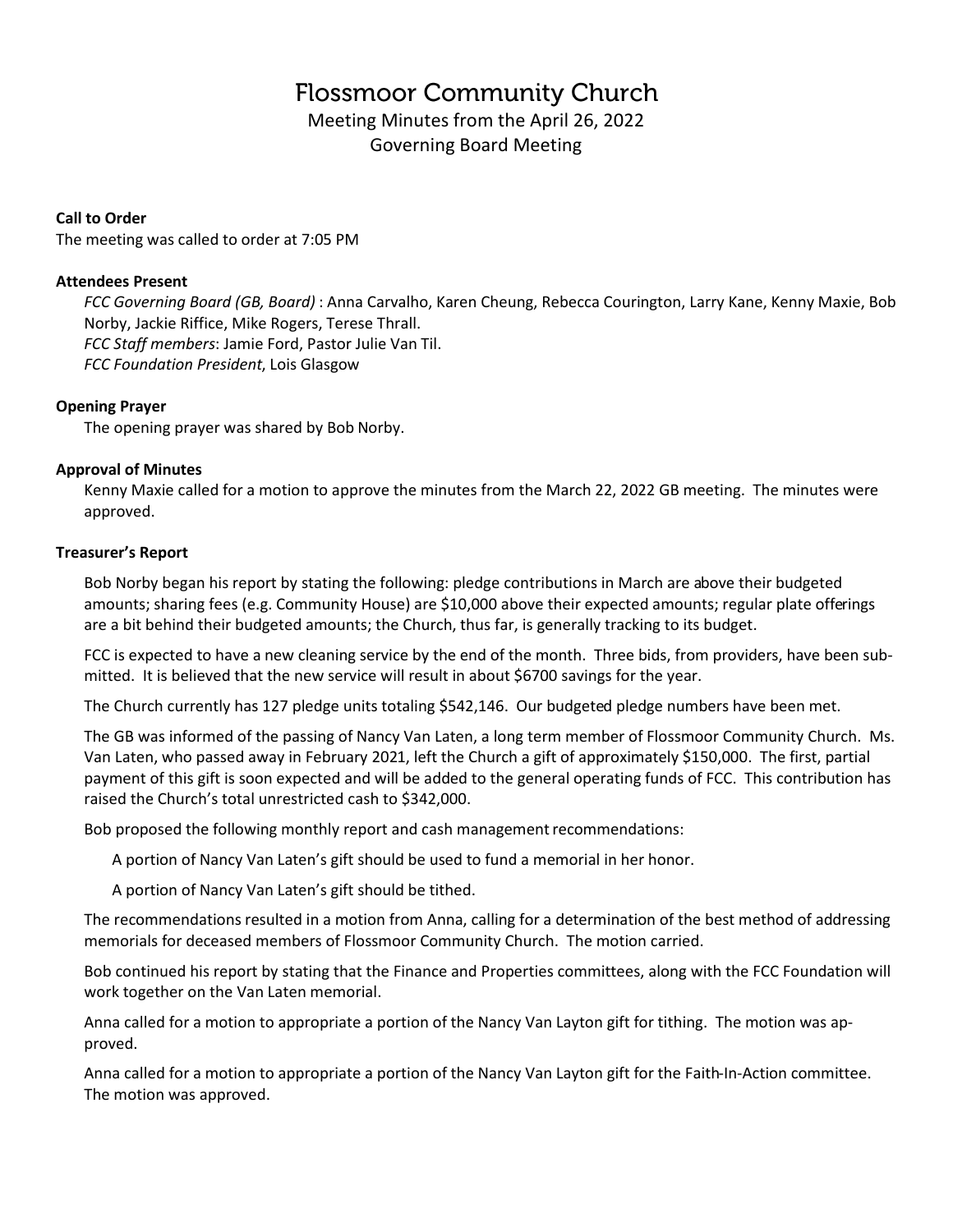As the Church's total cash balance is currently over \$350,000, there is a plan to invest a portion of this cash (approx. \$100,000) into a six-month Certificate of Deposit (CD). Depending on FCC finances, up to \$300,000 of our cash could be invested in CDs.

A motion to approve this action was made and carried.

FCC and Finance committee member, Dan Laven, has finished his audit of the Church's finances. A copy of the audit, which was positive, is available upon request. It is Bob's recommendation that an audit be conducted every five years at least.

## **Pastor/Head of Staff Report**

Pastor Julie began her report by stating how thrilled she is about the recent shift in FCC's staff structure. She continued by stating that Jamie Ford and Betsy Hanzelin are performing their duties well. She also mentioned an upcoming retreat for the FCC Leadership staff, which has been planned for the month of June 2022.

Pastor Julie praised Rob Calhoon and Jeff Hamrick for their musical efforts in the Church in light of the short amount of time that they have been with FCC. She is pleased about how our Lent and Easter events and services were conducted. She is encouraged by the number of visitors present for Easter service and even more so by the fact that several of these visitors attended services the following week.

She stated that discussions have been held about returning the post Service coffee gathering.

Pastor Julie mentioned that graduations and Mother's Day are upcoming. During her general inquiry about possible outdoor FCC services and activities, she stated that Children's Ministries events are expected to continue in the summer. Pastor Julie continued by stating that the search for a Pastoral Care Assistant must proceed. She also asked the Board to recommend members for the Diaconate committee if we had candidates in mind.

#### **New Business**

Jamie Ford presented a report on the following:

#### *Columbarium*

Jamie met with the Columbarium committee last month. During the meeting, a request was made to increase the Columbarium fee to \$1,500 as it has remained unchanged for several years. A second request, to establish a Certificate of Purchase, was also made during the meeting.

It was suggested, during the committee meeting, that 40%, as opposed the current 60%, of the Columbarium purchase price be returned in the event that the spot is no longer needed. It was also proposed that if the space is no longer needed, after it is used, the fee will not be returned. The GB was informed that Columbarium niches must be paid in full at the time of purchase (i.e. there is no financing of Columbarium spots.

A motion concerning Jamie's requests was made and approved.

#### *Weddings*

Jamie stated that she is currently working with Ginger Peach, a wedding planning company, to create packages for weddings at FCC.

The Governing Board was also informed that non-members may now have weddings at FCC. Officiants of these weddings must be approved by Pastor Julie.

#### *Memorials*

The fees for memorial services and receptions at the Church are to be examined and (potentially) increased. There is also a proposal to create the position of Memorial Coordinator to assist those who require planning of these services. It is possible that more than one person may be needed to fulfill the duties of this position.